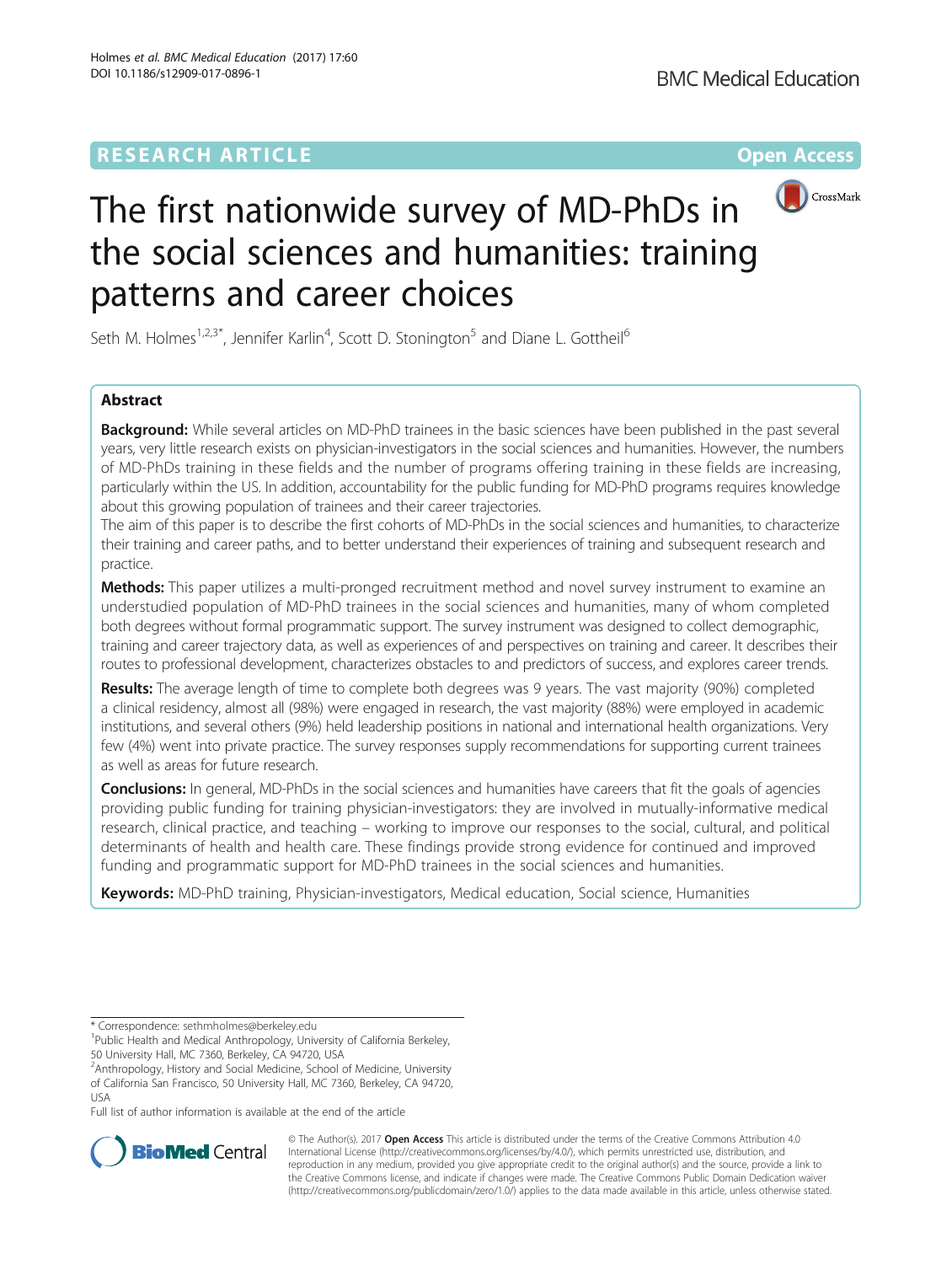## Background

In the 1950s and 1960s, combined Doctor of Medicine and Doctor of Philosophy (MD-PhD) training programs emerged in the United States with the goal of producing physician-investigators whose research was informed both by their scholarly discipline and their clinical activities, responding in novel ways to questions of critical medical importance [[1](#page-9-0)]. In 1964, the United States National Institutes of Health (NIH) created the Medical Scientist Training Program (MSTP), one prominent face of the national agenda to train physician-investigators. Given the significant public investment through the MSTP, it is important to determine whether or not these training programs are meeting their objectives: namely producing the so-called "triple threat" researcher, clinician, and educator [\[2](#page-9-0)]. To answer this question, several recent studies have tracked the career outcomes of jointly trained MD-PhDs [\[1](#page-9-0), [3](#page-9-0)–[8\]](#page-9-0). While the MSTP oversees the training of physician-investigators in the basic biological, chemical and physical sciences and also the "social and behavioral sciences, economics, epidemiology, public health, bioengineering, biostatistics, and bioethics" [[9\]](#page-9-0), most of the studies in the literature to date have focused almost exclusively on the training and career outcomes of MD-PhDs in formal dual training programs in medicine and the biological, chemical and physical basic sciences. There has been very little research investigating the training and career outcomes of the growing number of MD-PhD trainees in the social sciences and humanities (SSH).

Formal MD-PhD training in SSH began with 3 programs in the 1970s and expanded, especially over the past 10 years, to 17 programs currently in the U.S. and Canada [\[10\]](#page-9-0). Over half (9 of 17) of these programs receive NIH MSTP funding while the other programs receive NIH funding through other mechanisms [\[10](#page-9-0)]. However, many MD-PhDs in SSH train outside of formal programs. MD-PhD physician-investigators in SSH receive degrees in diverse disciplines such as history, anthropology, philosophy, sociology, and economics. These physician-investigators are trained to use their disciplinary methods to analyze the ways in which disease, health and healthcare are influenced by social, cultural, political and economic forces. The increasing number of people pursuing this career path aligns with growing recognition that health and disease are determined by significant social and economic inequalities nationally and globally [\[11](#page-9-0)–[16\]](#page-9-0). Indeed, several national institutions have acknowledged the need for physicians with a diverse array of analytic methods and novel tools to evaluate complex health systems, policies, and disparities [\[17](#page-9-0)– [21](#page-10-0)]. The federally funded Clinical and Translational Science Awards (CTSA) aim to move biomedical research from "bench to bedside to curbside" and physician-investigators in SSH may prove critical to both of these translational steps to improve health outcomes [\[22](#page-10-0)–[24](#page-10-0)]. Furthermore, current requirements for standardized testing and entering medical school now include the social sciences and humanities [\[25](#page-10-0)]. Possibly also spurred by several prominent MD-PhDs in SSH including Jim Kim (President of the World Bank), Paul Farmer (Co-Founder of Partners in Health), and Camara Jones (Medical Officer at the Centers for Disease Control and Prevention and President of the American Public Health Association), the interest in MD-PhD training in SSH is growing dramatically.

While physician-investigators in SSH are trained to answer critical health and healthcare problems in the contemporary world, and significant NIH MSTP monies are committed to such training, there has been little research on this growing cadre of physician-investigators, their careers, and their contributions to scholarship and society. In this study, we focus on the first cohorts of MD-PhD graduates in SSH inside and outside formal training programs in order to characterize and describe this population, provide insights about their educational trajectories and career outcomes, and assess the relationship between their career outcomes and the overall goals of public funding for MD-PhD training. In addition, this research into the training and careers of the first cohorts of MD-PhDs in SSH is necessary context and baseline to understand new trends in these pathways, including the dramatic increase in number of applicants for and trainees in these fields and what this signals for the future.

## Methods

a. Design

This project was designed to describe and analyze the population of MD-PhD graduates in SSH who trained in and outside formal MD-PhD programs, as well as explore their educational trajectories and career outcomes, and elicit their experiences of their training and careers.

- b. Measures
- c. The questionnaire (see Additional file [1](#page-9-0)) contained 14 questions that included demographic information, quantitative Likert-scale questions regarding satisfaction with training, levels of institutional support, degree of integration of dual careers, sequence of doctoral studies, residency specialty, and percent time devoted to clinical, research, teaching and other activities. In addition, it contained six open-ended qualitative questions concerning training experiences, obstacles, supports, and recommendations for the future. Due to the novelty of the study population, validated research tools were not available. The questionnaire was developed specifically for MD-PhDs in SSH. The questionnaire was developed by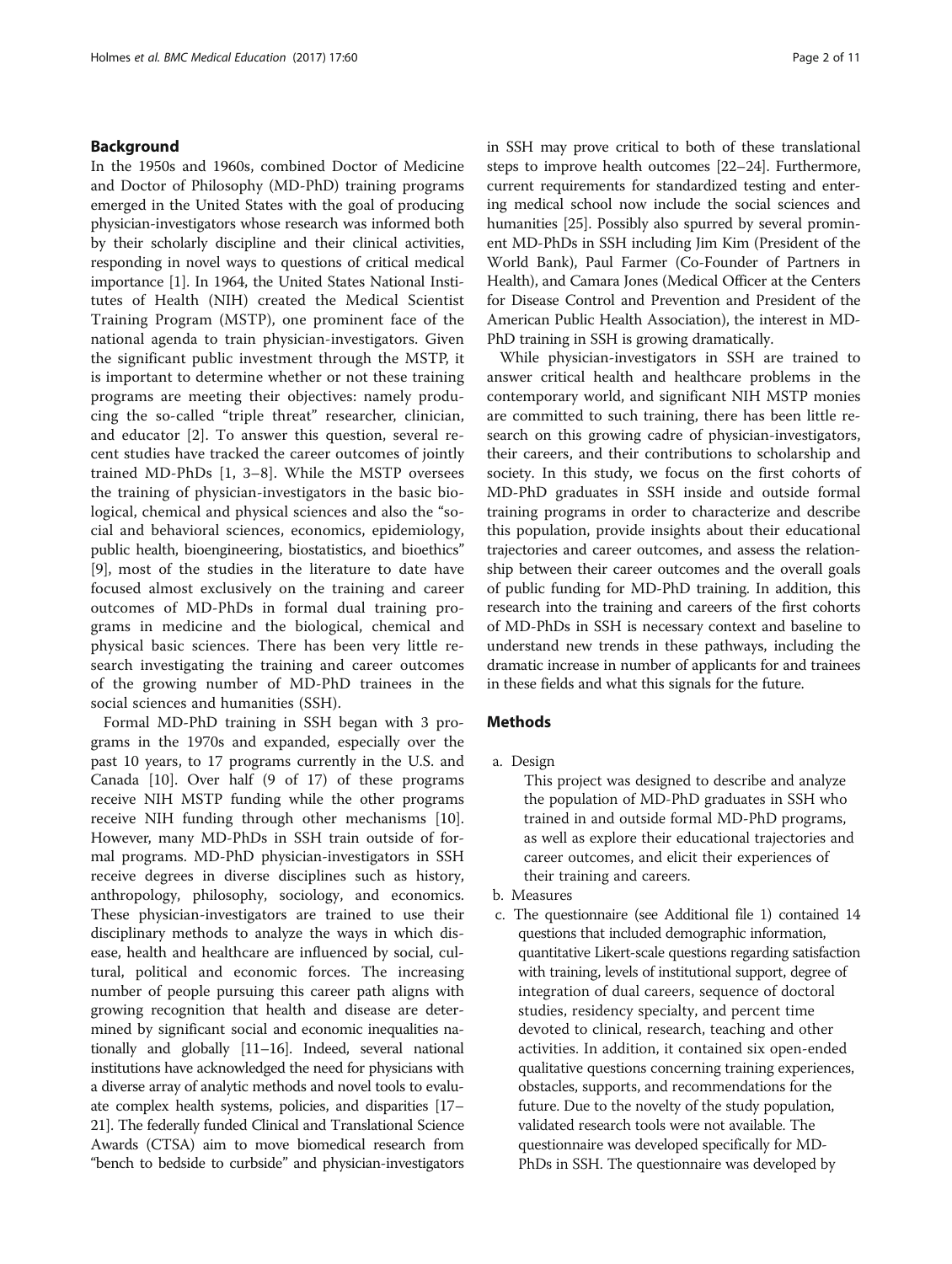MD-PhDs in SSH and mixed method medical education scholars and then piloted among our study population to ensure clarity and consistency of understanding of items prior to recruitment and questionnaire administration.

d. Recruitment

In the absence of a preexisting, formal database of MD-PhDs, we employed a multi-pronged recruitment method to access physicianinvestigators who trained inside and outside formal programs. The recruitment method included three components: (a) utilizing formal MD-PhD training program records, (b) conducting targeted internet searches, and (c) soliciting participation through national conferences for MD-PhDs in SSH. MD-PhD training program records and contact information were requested from directors of such programs based in the US. Internet searches to identify MD-PhDs were conducted using variations of "MD-PhD" along with terms denoting diverse SSH disciplines. Finally, participants were identified via two national conferences for MD/PhDs in SSH. The latter two methods of recruitment were especially important to capture individuals who did not train within formal programs and therefore would not otherwise be represented in MD-PhD training program records. During recruitment, it was explained to participants that data may be used for publication in book or article form.

e. Participants

This work sought to understand the experiences and career trajectories of the first cohorts of MD-PhDs in SSH who trained as formal programs were first being established in the US. To this end, we focused our research on physician-investigators who finished their training by 2000 whether inside or outside a formal MD-PhD program. This enabled the research team to capture a baseline sample of the earliest cohorts of trainees in these fields while reducing generational bias. SSH fields were defined as academic disciplines, excluding explicitly professional fields such as public health and management; we included public policy and health services research as academic disciplines in this study as they highlight theoretical or generalizing foci. In the context of the US, the MD is the degree completed to become a physician. The MD is completed after a four-year, undergraduate university bachelor's degree. The MD is a four-year program involving in-depth medical science courses as well as inpatient and outpatient clinical rotations. In the US, stand-alone PhD programs in SSH may last between 4 and 10 or more years.

f. Procedure

Questionnaires were delivered to participants, filled out by participants, and returned to the research team to be analyzed.

g. Analysis

Analyses focused on descriptive statistics, including the number and proportion of sampled individuals completing specific training paths, career paths, disciplines, and clinical specialties. Descriptive means and proportions were generated. We tested differences in these components by whether the respondent was optimistic about the ability of people to combine significant professional responsibilities in medicine and SSH. Participant responses to open-ended questions about optimism were dichotomized as 'optimistic' or 'not optimistic', and differences in continuous outcomes (e.g., year of graduation and time spent in school) were tested with t-tests; differences in nominal outcomes (e.g., clinical components of work post graduation) were tested with odds ratios and 95% confidence intervals. Statistical significance was set at  $p < 0.05$ . Open-ended, qualitative responses were coded utilizing grounded theory [[26](#page-10-0)]. Grounded theory involves a process of coding data utilizing themes that emerge deductively from the data through cycles of increasing precision. Data with a single code were compiled and analyzed for their characteristics and meanings. Qualitative data analysis was performed with cross-checking by five scholars in the fields of medical education, medical humanities, and medical social sciences. Consensus regarding analysis was achieved through discussion of themes arrived at separately by each of the individuals involved. Qualitative responses were bundled into broad themes to facilitate presentation. Means and frequencies of these broad themes were generated. Forms of presentation of these data are consistent with common practice within qualitative health research and motivated by a desire to maintain fidelity to the data and clarity to the reader [\[27\]](#page-10-0).

## Results

## Participation rate and general characteristics of participants

A total of 63 physician-investigators were identified and contacted, of whom 55 completed surveys for a response rate of 87%. Although there is no national database to determine the size of this population, informal estimates of the total number of physician-investigators in SSH nationally range from 100 to 150 [[28](#page-10-0)]. The 55 physicianinvestigators who completed surveys, thus, represent a significant proportion of the total estimated population, making this the most comprehensive study of this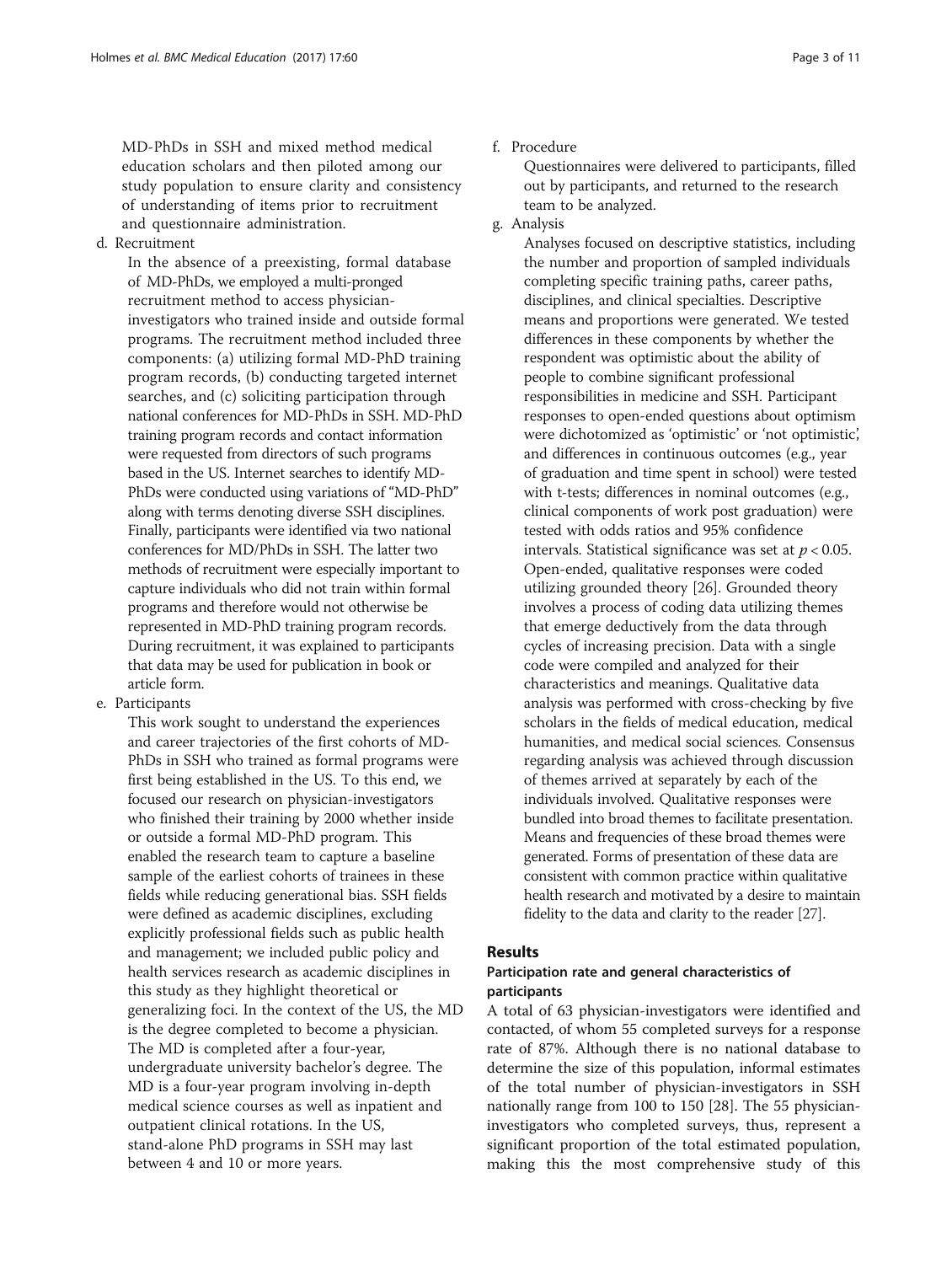population to date. The mean age of MD-PhD SSH alumni was 55 years, with a standard deviation of 9.1. Respondents to this survey graduated between the mid 1950's and 1999. Figure 1 shows the years in which MD-PhD SSH trainees received their respective doctoral degrees. The majority of respondents received their MDs in the 1980s and their PhDs in the 1990s and there was a general increase in the number of degree awarded per decade. Women are under-represented in the sample, making up 20% of the population (although this trend is changing, as will be discussed further in the Conclusion [[1](#page-9-0)]).

As undergraduates, a slight majority (56%) of these trainees majored or minored in SSH disciplines as opposed to majoring in traditionally expected pre-medical basic science disciplines. Trainees completed their undergraduate degrees from a wide range of institutions, including public universities, private research universities, and small liberal arts colleges.

#### Training paths

The training paths taken by MD-PhDs were remarkably diverse, including graduate degrees from multiple fields in SSH (see Table 1).

In addition to choosing diverse PhD disciplines, SSH MD-PhD trainees reported taking many educational paths to obtain their dual degrees (see Table [2\)](#page-4-0). The "traditional" path named in the table below reflects the pattern most common for the general MD-PhD population, beginning with the basic science years of medical school, followed by graduate training, and finishing with the clinical portion of medical school [\[1](#page-9-0)]. Fifty-five percent (30 out of 55) of SSH respondents trained through entirely "non integrated" mechanisms.

Most SSH MD-PhDs (90%) in our sample completed clinical residency and choice in residency most commonly involved a primary care field (77.5%), followed by psychiatry (12.1%; see Table [3\)](#page-4-0). In the context of the US, primary care fields include internal medicine (the



|  |  |  | Table 1 Number of respondents by PhD discipline |
|--|--|--|-------------------------------------------------|
|--|--|--|-------------------------------------------------|

| PhD discipline                                          | $n = 55$       | Frequency (%)    |
|---------------------------------------------------------|----------------|------------------|
| Health services research                                | 13             | 24               |
| Anthropology (including all subfields)                  | 12             | 22               |
| History and Sociology of Science/Science<br>Studies     | 11             | 20               |
| Sociology                                               | 4              | 7.3              |
| History, medical ethics, or public policy               | ζg             | $55^a$           |
| Psychology or economics                                 | $2^a$          | 3.6 <sup>a</sup> |
| Communications, philosophy, linguistics,<br>or religion | 1 <sup>d</sup> | 1.8 <sup>a</sup> |

<sup>a</sup>Refers to each individual discipline listed

inpatient and outpatient care of non-pregnant adults), pediatrics (the inpatient and outpatient care of children and youth), and family medicine (the inpatient and outpatient care of all demographic groups) [\[29](#page-10-0)].

#### Years to completion of MD/PhD

The average number of years the physician-investigators took to finish their two degrees was 9 (SD 2.1). We found no statistically significant difference in the mean time to completion of degrees as correlated with age or the overall order of training of the two degrees.

Training for the MD occurred most often at Harvard University (7), the University of Pennsylvania (5), the University of Illinois Urbana Champaign (5), the Johns Hopkins University (3), New York University (3), the University of Chicago (3), and Yale University (3), which together represented the MD-granting institutions attended by 52.7% of respondents. Training for the PhD occurred most often at Johns Hopkins University (9), the University of Pennsylvania (9), Harvard University (8), the University of Chicago (6), and the University of Illinois Urbana Champaign (6), which together represented the PhD-granting institutions attended by 69% of respondents. As implied by the unequal representation of institutions, many trainees received their MDs and PhDs from different institutions, putting together their educations individually between different institutions without structured programmatic support (see Fig. [2](#page-5-0) for full representation of training institutions).

## Post-education career

A large majority (88%) of our sample held faculty positions in academic institutions, nearly half (44%) of whom were mid-career or senior faculty (associate or full professor). More faculty members held primary appointments in social science or humanities departments (60%) than in clinical (22%) or combined departments (19%). Most of the non-faculty respondents (57%) held leadership positions in national or regional health organizations, both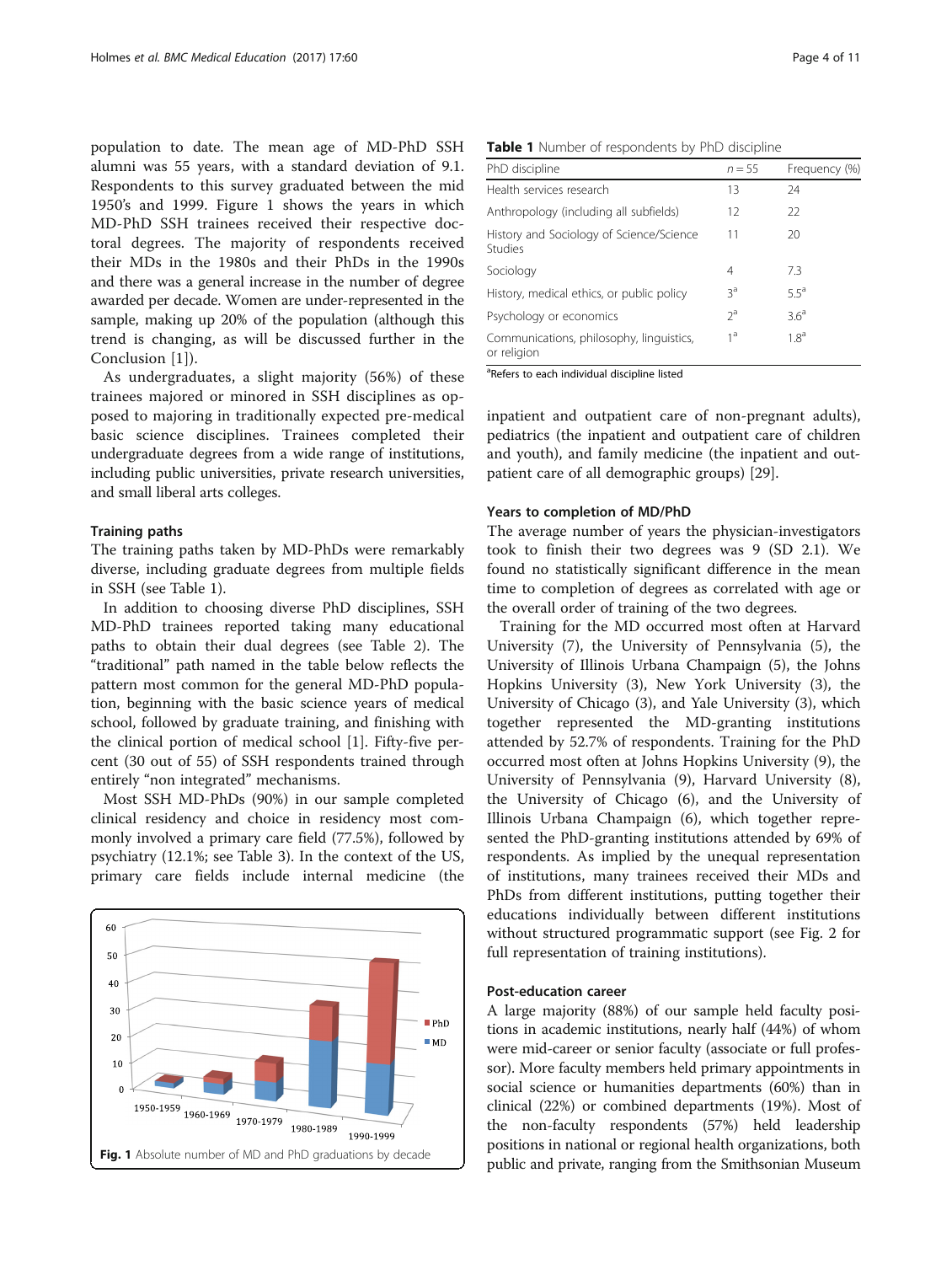<span id="page-4-0"></span>

| Stage of medical training when PhD was completed                                                                                  | $n = 55$ | Frequency (%) |
|-----------------------------------------------------------------------------------------------------------------------------------|----------|---------------|
| PhD completed prior to the initiation of medical school                                                                           | 4        | 7.3           |
| PhD begun before medical school and completed during medical school training                                                      |          | 5.5           |
| Medical school started, then PhD started and completed in its entirety,<br>then medical school completed ("Traditional Sequence") |          | 9.1           |
| PhD completed simultaneously with medical school with studies in both fields every year                                           |          | 5.5           |
| PhD completed after medical school training and before residency                                                                  |          | 3.6           |
| PhD completed during residency                                                                                                    | 12       | 21.8          |
| PhD completed after residency                                                                                                     | 26       | 47.3          |

to the World Health Organization. Satisfaction with career path was not related to gender, age, completion of residency, or time to degree.

Respondents divided their time in myriad ways, with the majority of time in clinical work and research. Ninetyeight percent of respondents engaged in research. Only 4% of respondents worked in private practice. Figure [3](#page-6-0) demonstrates the many permutations of career time allocation, graphically indicating the emphasis between the three poles of research, clinical work, and teaching/ administration. As indicated in Fig. [3](#page-6-0), 9% do primarily research, 7% primarily teaching/administration and 18% primarily clinical work. Of the remainder, 26% combine primarily clinical work and research, 11% research with teaching/administration, 6% clinical with teaching/administration, and 24% combine all three activities relatively equally.

### Perspectives on training

The vast majority (75%) responded that they were "optimistic about the ability of people to combine significant professional responsibilities in medicine and social sciences or humanities." The most common explanations for this optimism were the experience of medicine and the SSH field enlightening one another (69%) and the experience of a supportive institution (23%). The most common reasons given for a lack of optimism were the

| Table 3 Number of respondents by medical specialty |  |  |  |  |  |
|----------------------------------------------------|--|--|--|--|--|
|----------------------------------------------------|--|--|--|--|--|

| Residency field               | $n = 58^{\circ}$ | Frequency (%)    |
|-------------------------------|------------------|------------------|
| Internal medicine             | 19               | 32.7             |
| Pediatrics                    | 18               | 31.0             |
| Psychiatry                    | 7                | 12.1             |
| Family medicine               | 5                | 8.6              |
| Preventive medicine           | 3                | 5.2              |
| Emergency medicine or surgery | 2 <sup>b</sup>   | 3.4 <sup>b</sup> |
| OB/Gyn or pathology           | 1 <sup>b</sup>   | 1.8 <sup>b</sup> |

<sup>a</sup>The total number (n) in this population is 58 because three people in our sample were board certified in two residency fields

**bRefers to each individual specialty listed** 

pragmatic demands of clinical work (29%) and the lack of a supportive institutional environment (26%).

Optimism about integration was highly correlated with a generational effect. Among those who were optimistic, the average year of graduation (the year when the respondent finished the second degree) was 1991.6 (SD 6.2;  $p = .004$ ) and the average year of graduation for those who were not optimistic was 1984.5 (SD 10.4;  $p = .004$ ). Eighty nine percent of those who graduated after 1993 were optimistic about integration, while only 59% of respondents who graduated earlier than 1993 were optimistic ( $p = .03$ ). Additionally, those who were optimistic about combining their degrees were more likely to have a clinical component to their career (OR 9.75, 95% CI 1.90-50.0). On the other hand, those who followed a sequence of training with no integration between the MD and the PhD in SSH were not likely to be optimistic about this combination (OR 0.24, 95% CI 0.06–0.92). Optimism about combining both degrees in a career was not related to gender, age, completion of residency, or the time it took to complete both degrees.

The results from the qualitative portion of the survey that explored encouraging and discouraging factors in pursuing joint training are provided in Table [4](#page-6-0).

In response to the "advantages and disadvantages of your educational pathway," 40% recommend doing an MD first, 33% recommend doing the two programs simultaneously, 25% mention the benefit of clinical practice informing research, and 15% mention the benefit of both fields informing each other. Among those who recommended doing the MD first, 63% did the MD first. Of the 33% who recommended doing the two programs simultaneously, only one-third did it that way, and two-thirds obtained their MD and PhD degrees separately from each other.

When asked to provide recommendations for administrators and students engaged in building or pursuing these training paths, respondents emphasized several factors. Many (50%) stressed the need for programs to provide mentors. Respondents advocated both formal programmatic mentorship and networking by students themselves. Most (63%) also emphasized the responsibility and central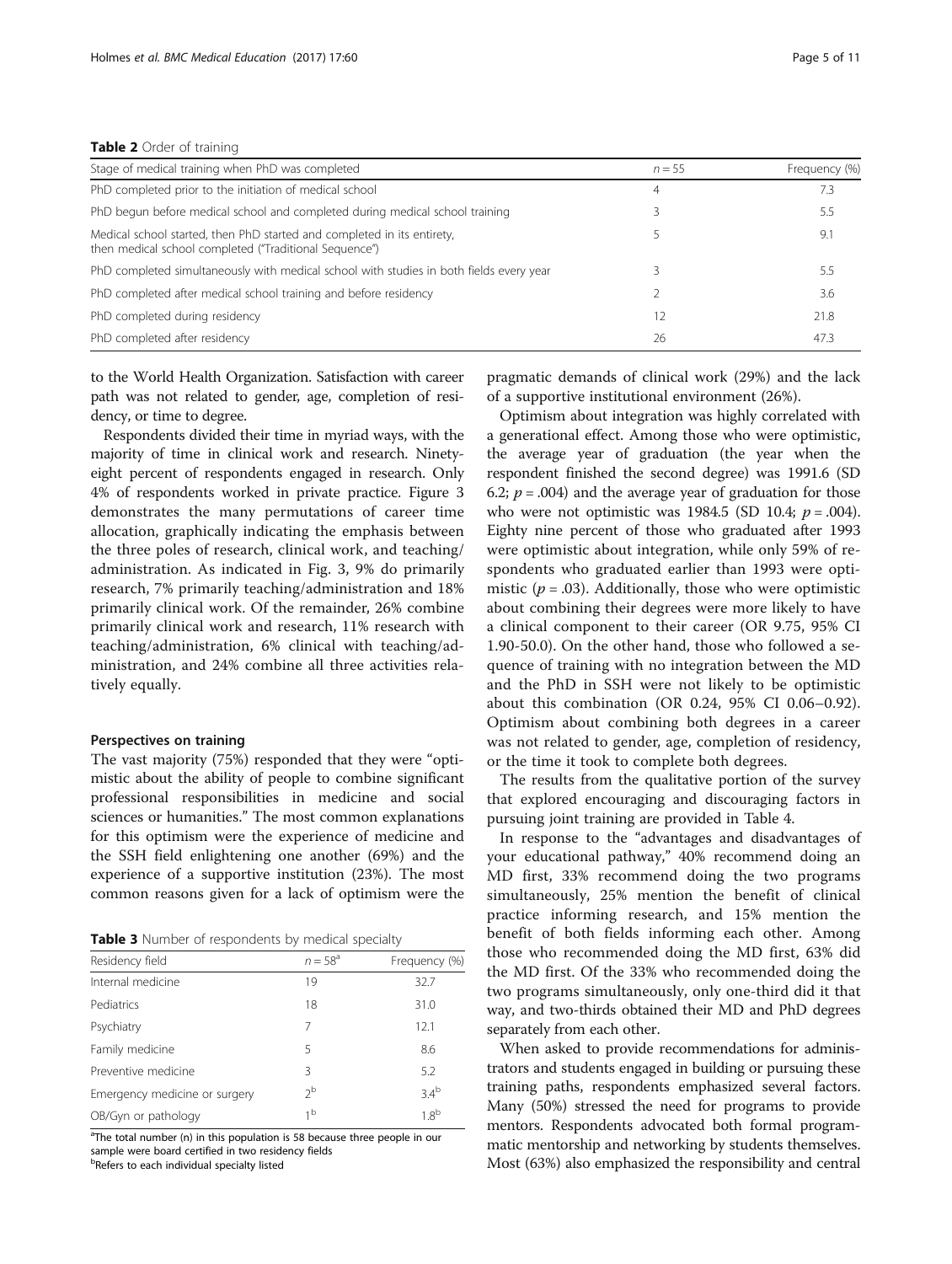<span id="page-5-0"></span>

role for scholars to advocate for the importance of social science and humanities to the practice of clinical medicine and the structure of the health care system.

Respondents provided concrete recommendations for how to establish or improve programs that provide joint training in SSH fields. Common recommendations included the following:

 Create flexibility to allow movement between medicine and SSH fields.

- Support and fund exploratory SSH research projects in medical school.
- Offer clinical involvement during PhD years.
- Establish dedicated program offices to help students with logistics, credits, scheduling, mentoring, and moral support.
- Provide leadership training programs, as success in SSH medical fields requires political astuteness, an understanding of policy and working within existing power dynamics.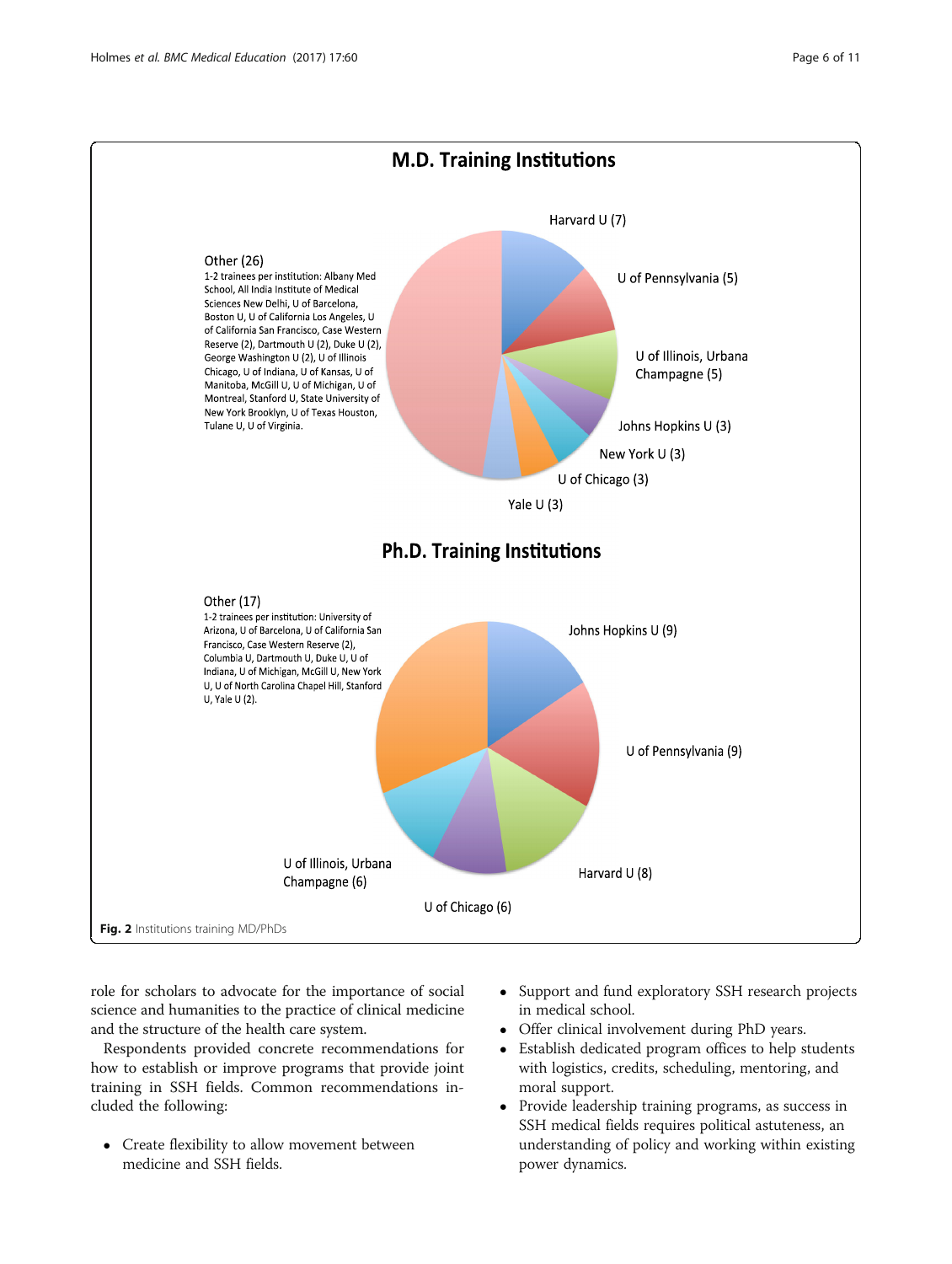<span id="page-6-0"></span>

- Involve students in leadership and administrative roles.
- Recognize faculty's academic research, administrative work and teaching as well as clinical work as part of promotion.
- Find ways for mid-career MDs to return to PhD programs.
- Fund MD-PhD programs to prevent the stalling of progress caused by PhD students looking for funding.

## Research areas and directions

In response to the question, "what do you see as important areas or questions that need to be pursued by MD-PhDs in the social sciences or humanities," respondents stressed the practical and theoretical importance of analyzing questions that appeal both to clinicians and to research colleagues as well as issues that affect patient care and health outcomes. For respondents, such questions fell into four major thematic areas.

|         |  | Table 4 Encouraging and discouraging factors in joint training |  |  |
|---------|--|----------------------------------------------------------------|--|--|
| process |  |                                                                |  |  |

| <b>Encouraging Factors</b>                                         | %  | Discouraging factors                                   | %  |
|--------------------------------------------------------------------|----|--------------------------------------------------------|----|
| Interest/passion for work                                          | 50 | Length of training                                     | 31 |
| Supportive mentorship                                              | 32 | Lack of role models                                    | 25 |
| Institutional support                                              | 23 | <b>Financial difficulties</b>                          | 18 |
| Benefit of an alternate<br>perspective to pure<br>medical training | 13 | Cultural gap between<br>medicine and graduate<br>field | 18 |
| Peer support                                                       | 12 |                                                        |    |
| No encouraging factors noted                                       | 10 | No discouraging factors<br>noted                       | 25 |

First, respondents emphasized that SSH scholars should play a key role in training clinicians to be more sensitive and critical thinkers. A second common theme that emerged was the need to contextualize and provide a framework for understanding the culture of medicine itself. The third theme related to the utility of SSH research for understanding patients' experiences, decisions and values. A final theme emphasized by many was the utility of SSH research to policy. As one respondent explained, "policy comes out of a complex social realm, so MD-PhDs in SSH fields are the best equipped of anyone to inform policy."

## **Discussion**

Scholars have recently called for data on career outcomes for graduates of MD-PhD training programs as part of an overall project to evaluate the public funding of joint training [\[1](#page-9-0)–[6\]](#page-9-0). To date, studies have addressed MD-PhD graduates in aggregate, ignoring potentially unique features of MD-PhDs trained in the social sciences and humanities [[1](#page-9-0), [8\]](#page-9-0). The present study seeks to fill this gap in the literature to understand this important subgroup.

Our data suggest that the vast majority of graduates of SSH MD-PhD programs have careers well aligned with the goals set forth by organizations that fund MD-PhDs, with some interesting differences from the general MD-PhD population. Like the general population of MD-PhD graduates described in Brass, et al. [\[1](#page-9-0)], the vast majority of our respondents (81%) reported careers matching what has been called "triple threat" – academic faculty positions combining clinical medicine, research, and teaching. Interestingly, many of the respondents in our survey also reported additional roles in administration and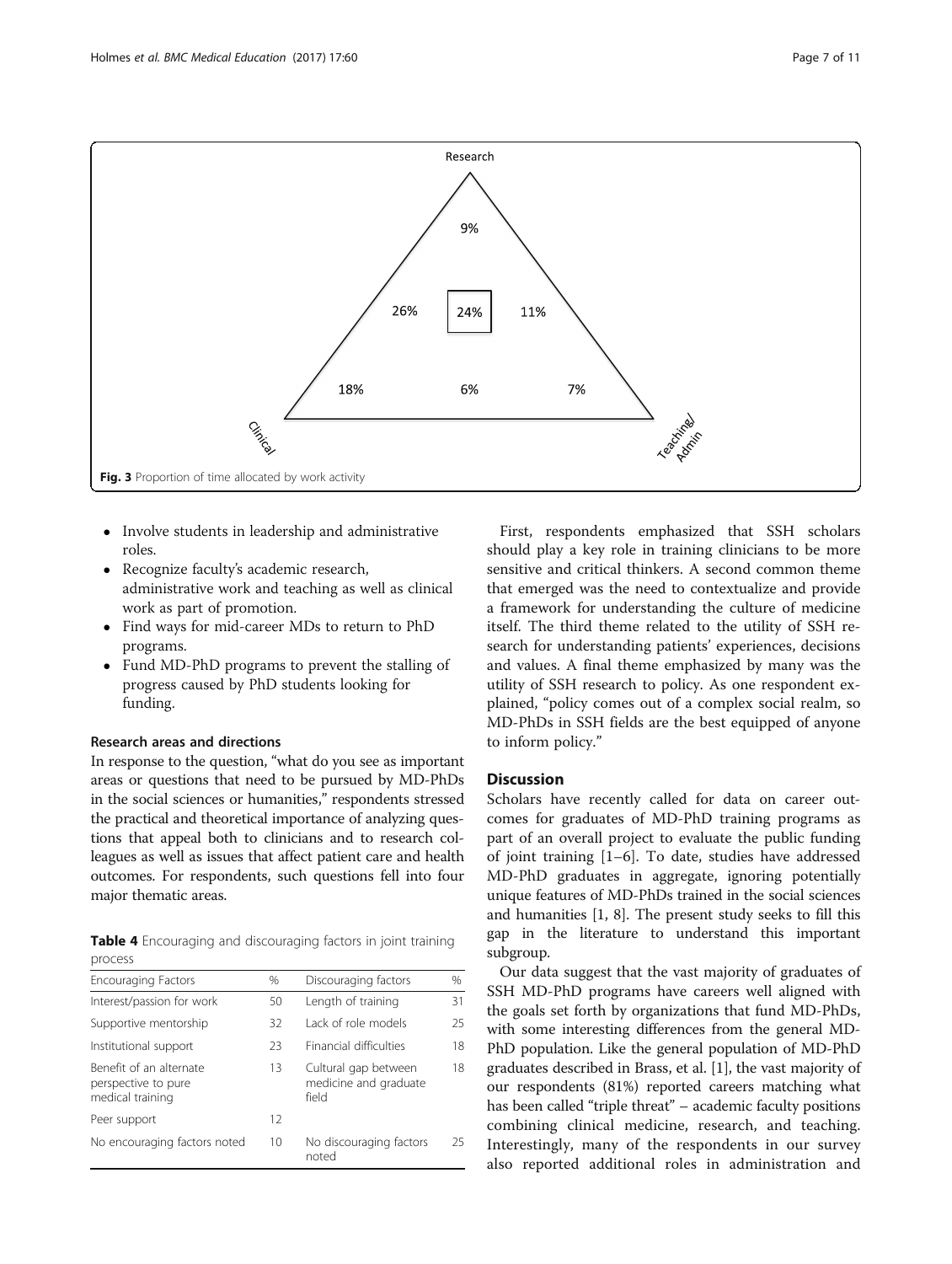leadership of training programs or research centers – making their careers perhaps better described as "quadruple threat." Another important difference is the diversity of educational backgrounds, undergraduate majors/ minors, choices of graduate degrees, and research foci when compared with general MD-PhDs. A majority of our sample majored in non-traditional undergraduate degrees compared to 16% of undergraduates who majored in SSH and matriculated into medical school in 2013.<sup>1</sup>

In the 1960's–1990's, the relative dearth of institutionallysupported training programs forced many trainees to obtain each degree from separate institutions or to convince single institutions to allow combined degrees without a formal program. Although our survey did not directly address whether a graduate had trained as part of a formal joint MD-PhD program, we can obtain a clear sense for this in our population: Ninety one percent of graduates followed a sequence of degrees that deviates from the "traditional" order mandated by most formal joint programs; 34% of scholars studied at different institutions for each degree. Prior studies of the general MD-PhD population have focused only on graduates from structured programs and Brass et al. [\[1\]](#page-9-0) estimate that the vast majority of MD-PhDs in the basic sciences study in structured programs, making this an important difference with our study population. The instability inherent in piecemeal training may contribute to the frustration expressed in responses from the earliest cohort in our sample. As more structured training programs include SSH, they may allow trainees to focus more on their education, improving satisfaction and decreasing time to completion.

The time to completion of the graduate degree in our sample is, on average, less than the general population of PhD students [\[30\]](#page-10-0). However, MD-PhDs in SSH took, on average, slightly longer than the overall MD-PhD sample described by Brass et al. (9 years versus 8 years [\[1](#page-9-0)]). This may be due to the increased time for the PhD in SSH fields overall or may be due to the relative lack of institutional support for such combined degrees, forcing many students to work or find other sources of funding during their studies. It may simply reflect the challenges of completing degrees outside of a structured combined degree program.

Other meaningful differences emerge when our survey population is compared with the overall MD-PhD population. Our respondents were more likely to have entered clinical fields in primary care (77.5%) and psychiatry (12.1%), rather than clinical sub-specialties, which are pursued by the majority of general MD-PhDs [[1](#page-9-0)]. According to a recent Academic Medicine article on career paths of general MD-PhD trainees from MSTP programs, only 37% entered primary care fields compared to 43.6% of medical school graduates not in MSTP programs who participated in the 2004–2008 categorical match [\[2](#page-9-0)]. In

contrast to this as mentioned above, primary care fields were the most common in our sample. Importantly, compared to MD-PhDs as a whole (16%), fewer (4%) SSH MD-PhDs worked in private practice [\[1](#page-9-0)]. Primary care fields are currently decreasing in popularity overall due to trends in the general population of MDs choosing specialties that fit "lifestyle choices" [[31](#page-10-0), [32\]](#page-10-0). Our respondents' comments imply that they chose less specialized paths in part because they were looking for clinical settings that inspired socially relevant research questions, because they needed medical practices that allowed time for intensive field and archival research outside of the immediate clinical setting, and because these clinical areas supported a broad-minded curiosity for a diversity of situations and problems. These themes are evident in respondents' opinions regarding important research questions, many of which were broad in nature, including understanding the culture of medicine, healthcare ethics, healthcare policy and medical education. Similar to the general MD-PhD population (88 to 95%) [[1, 2](#page-9-0), [5\]](#page-9-0), most SSH MD-PhDs (90%) in our sample completed clinical residency.

A generational effect was found in this sample in terms of optimism regarding such combined training; optimism increased with later cohorts. Respondents' qualitative answers implied that this was a result of an earlier cohort of trainees not having the benefit of mentorship from earlier trainees, not having formal funding or training programs in the 1950's–1960's and having had to create their own training piecemeal. Once MSTP sites and other programs began to support SSH MD-PhD students in the 1970s and 1980s, it appears that trainees have been able to complete their two degrees in a more integrated and supported fashion. The entry of this first cohort of SSH physician-investigators into the workforce involved building institutional structures and informal networks de novo that now support younger cohorts of trainees. In contrast to ambivalence found in the general population of MD-PhD trainees in Ahn et al.'s [[33, 34](#page-10-0)] surveys, and in contrast to older generations, this younger cohort reports higher optimism about integrating their career. This may be due to benefiting from not only institutional support but also increasing relevant mentorship that was not available to earlier cohorts. As indicated by Andriole and Jeffe [\[8](#page-9-0)], formal institutional and funding support results in high rates of full-time faculty appointments within the general MD-PhD population. It would be reasonable to assume a similar relationship for MD-PhDs in SSH, though this is an empirical question for future research. Of note, trainees in joint SSH degree programs have recently formed a national organization, the Society for Humanities and Social Sciences and Medicine (SHSSM) that supports biennial conferences, research and professional collaborations [[10\]](#page-9-0).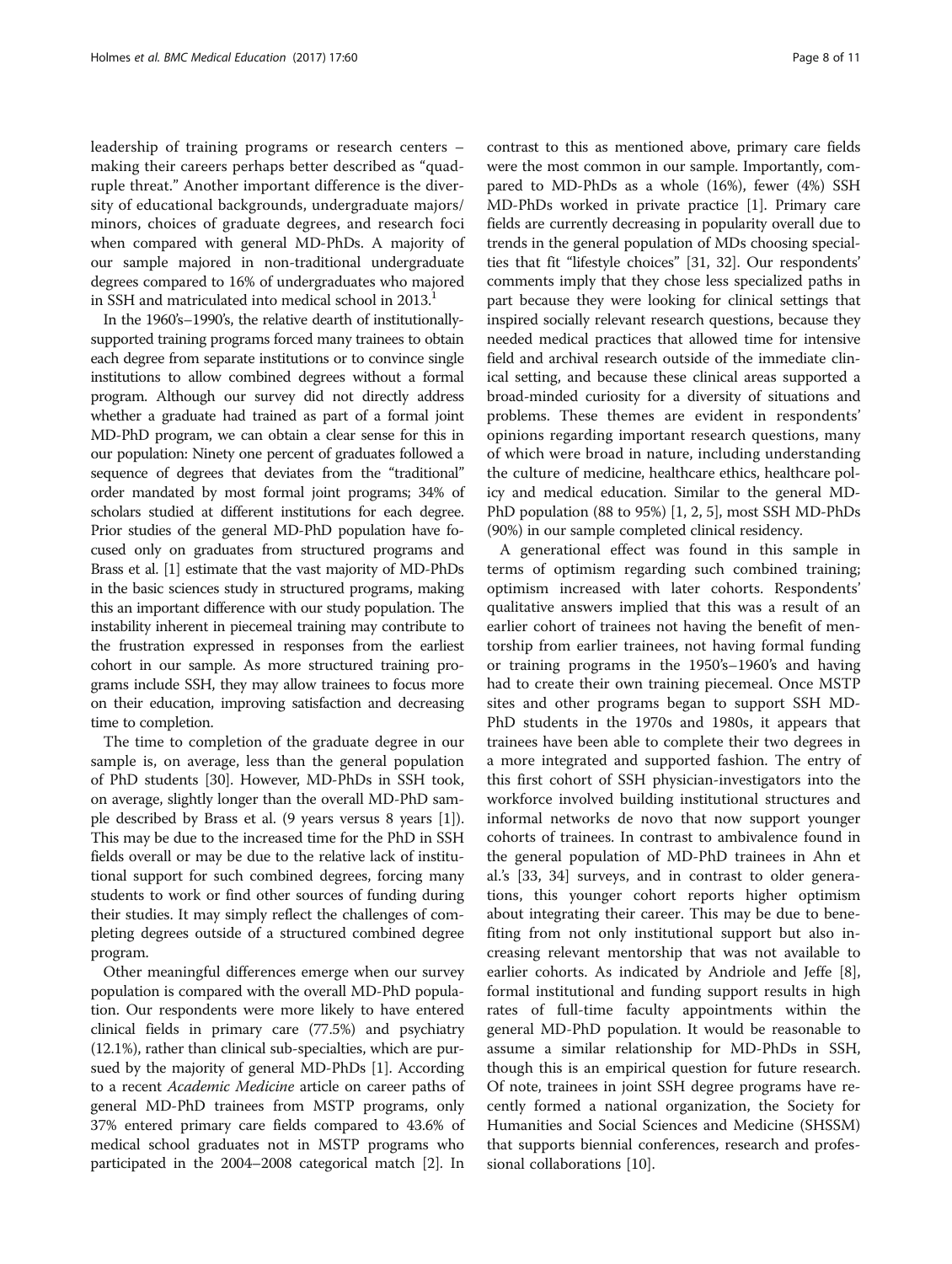This survey is the first to characterize this unique subset of physician-investigators with MD-PhD training in SSH. It points to many ways in which this population differs from the broader group of MD-PhDs and the central ways in which this subgroup meets the funding goals of MD-PhD training programs. In addition, this survey indicates that MD-PhDs in SSH meet more recent calls from such national bodies as the Institute of Medicine, the Department of Health and Human Services, and the American Academy of Medical Colleges for scholars who can understand increasingly complex connections between health, healthcare, society, social inequalities, and the globe [[18,](#page-9-0) [20, 21\]](#page-10-0). Indeed, there is growing recognition of the importance of social structural influences on health and healthcare [[15](#page-9-0), [16,](#page-9-0) [35](#page-10-0)–[37\]](#page-10-0), which physician-investigators in SSH are uniquely qualified to address. For these diverse reasons, it is especially important now to support trainees in these areas.

This first survey of MD-PhDs in SSH has several limitations. We hope these limitations spur further inquiry. First, although the number of respondents in the survey may represent a significant proportion of the overall estimated population of SSH scholars in the timeframe surveyed, it was too small to power analysis of many factors that would help characterize the population. Moreover, the survey population of SSH graduates may contain an additional ascertainment bias, given that respondents were recruited through a combination of conferences, structured programs, and intensive internet searches. These searches may have under-selected graduates who are out of the academic or public eye. A study able to recruit the full population would be welcome, but given the lack of a national database of MD-PhD graduates in general, multi-pronged recruitment methods like ours are likely the best available. A more comprehensive study will hopefully be feasible in coming years, given that an increasing number of MD-PhDs in SSH are training in structured programs, and trainees are beginning to organize and track their progress via organizations such as APSA and SHSSM [\[10](#page-9-0)].

In addition, an increasingly large number of physicianinvestigators are currently graduating and being trained, and our study does not include these newer cohorts. The increase in trainees occurred over the last decade with the significant expansion of programs that offer structured combined SSH degree programs. This most recent set of trainees had not obtained their degrees by the time this survey of graduates was concluded. We hope this study will serve as necessary background and context for future research with this growing population to provide information about how the landscape of SSH MD-PhD training and careers is transforming and what these physician-investigators are contributing to health and healthcare.

## Conclusion

The data from our survey indicate that MD-PhDs in SSH manifest the goals of physician-investigator training in interesting and diverse ways. The vast majority integrates research, clinical work, and teaching in their career, matching the "triple threat" goal of public funding for combined physician-investigator training. Many also hold important administrative and leadership positions, including prominent figures such as Jim Yong Kim (President of the World Bank), Paul Farmer (Co-Founder of Partners in Health), and Camara Jones (Medical Officer at the Center for Disease Control and Prevention and President of the American Public Health Association). As such, MD-PhDs in SSH may be considered a "quadruple threat" when administration and leadership is added as the fourth valuable pole of their integrated careers. Given the growing awareness of the social structural factors producing health inequalities and problems in the responses of health systems in the US and around the world [[15](#page-9-0), [16, 18,](#page-9-0) [20](#page-10-0), [21, 35](#page-10-0)–[37\]](#page-10-0), training physician-investigators with expertise in the social sciences and humanities must be a top priority. With this dual training, these clinicianscholars are uniquely prepared to respond to these critical problems in health, healthcare, and global health.

Different from the general MD-PhD population, most physician-investigators in SSH enter primary care or psychiatry instead of the medical subspecialties for their clinical training and fewer MD-PhDs in SSH enter private practice than the general MD-PhD population. Also different from the MD-PhDs in the basic biological, chemical and physical sciences, many physician-investigators in SSH have had to piece together their own training outside of formal programs, sometimes completing degrees at different institutions. However, perhaps because of the match between SSH MD-PhD training and the overall goals in public funding for physician-investigators, the number of institutions with structured combined programs in SSH has more than quintupled over the last decade.

For programs and program directors interested in supporting the SSH physician-investigator population, this survey provides potentially helpful insights that likely have similar implications inside and outside the US context. The primary areas respondents identified as key to supporting SSH MD-PhDs include the need for more role models or mentors upon whom young scholars can rely for guidance and career advice, the need for funding and institutional support, as well as the need for opportunities for funding for health-related SSH research after graduation, especially in early career.

In summary, physician-investigators in the social sciences and humanities meet the goals of public funding for MD-PhD training. They integrate research, clinical work, teaching as well as administration and leadership in order to address critical questions in health and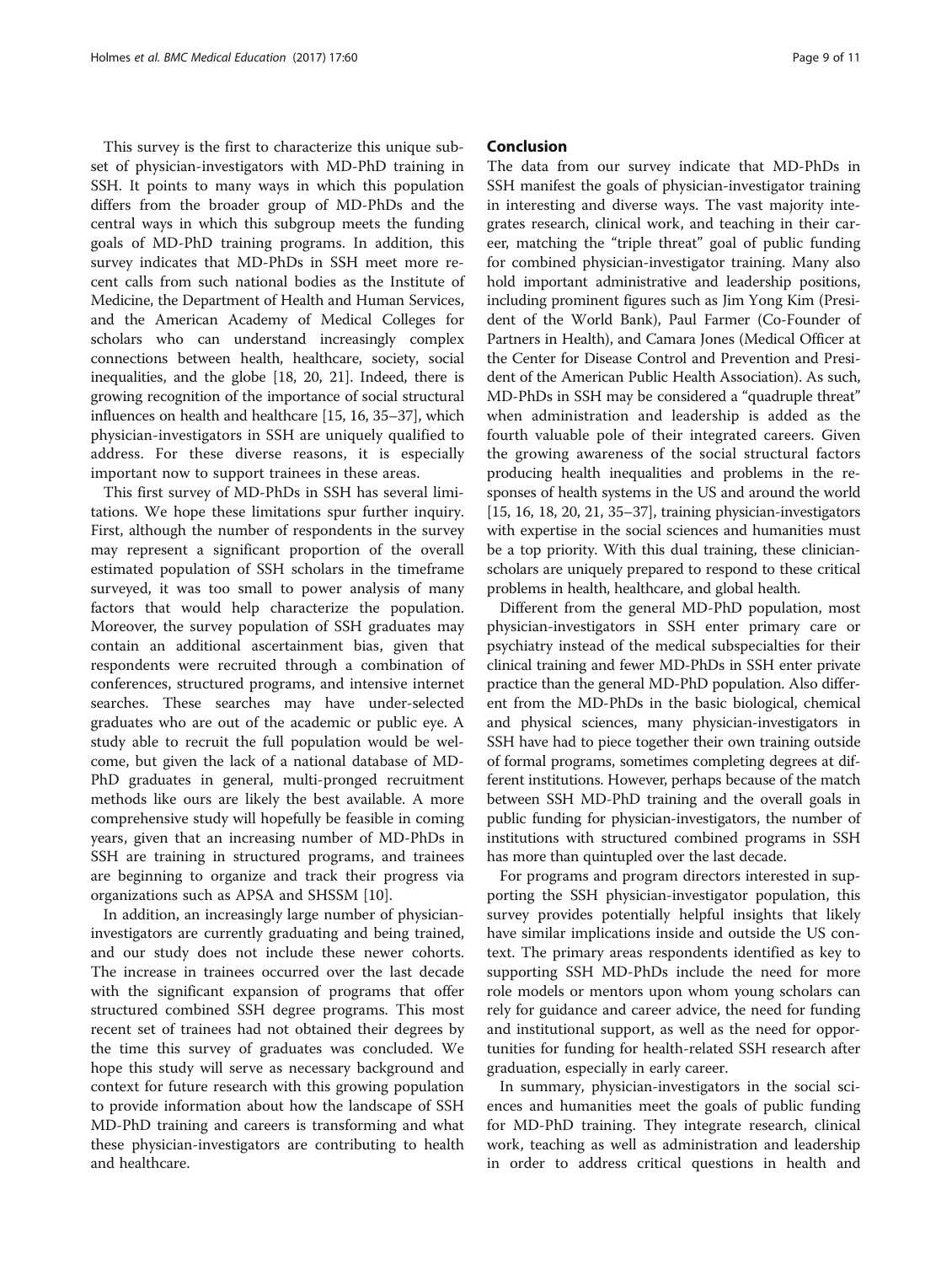<span id="page-9-0"></span>healthcare in our contemporary society and globalizing world. The data from this project indicate that training for MD-PhDs in the social sciences and humanities should receive strong programmatic support and funding.

## **Endnotes**

<sup>1</sup>The AAMC data at https://www.aamc.org/data/facts/ applicantmatriculant/includes the following categories as possibilities for undergraduate majors: biological sciences, humanities, mathematics and statistics, other, physical sciences, social sciences, health sciences. If we include "humanities," "social sciences," and "other" from the 2013 AAMC data, the percentage of 2013 medical school matriculates receiving those undergraduate degrees in non-science majors would increase to 32%.

## Additional file

[Additional file 1:](dx.doi.org/10.1186/s12909-017-0896-1) Survey Instrument. (DOCX 105 kb)

#### **Abbreviations**

MSTP: Medical scientist training program; NIH: National Institutes of Health; SSH: Social sciences and humanities

#### Acknowledgments

This article is dedicated the late Dr. Leon Eisenberg, champion of MD-PhD trainees in the social sciences and humanities and mentor to many. We are grateful to Katherine Keyes Wild for her invaluable reviewing of the statistical accuracy of earlier drafts of this article, to Skip Brass for his support and feedback on earlierdrafts of this article, to Luke Messac for his editorial and scholarly support and advice, and to Helena Hansen, Jeremy Greene and Michael Harvey for their advice and suggestions throughout the development of the article.

#### Availability of data and materials

The datasets supporting the conclusions of this article are included within the article (and its additional files) within limits dictated by the preservation of confidentiality of study participants.

#### Authors' contributions

Those listed as authors are qualified for authorship and all who are qualified to be authors are listed as authors. SH, SS, and JK carried out final acquisition of data, analysis of data, and drafting and editing of article. DG conceived of study, developed survey, carried out initial acquisition of data, analysis of data, and initial drafting of article. All authors read and approved the final manuscript.

#### Competing interests

The authors declare that they have no competing interests.

### Consent for publication

No specific consent to publish form is required for this survey.

#### Ethics approval and consent to participate

Informed consent was obtained from all research participants and ethical approval was obtained from the Institutional Review Board of the University of Illinois.

#### Declarations

The manuscript has not been previously published and is not under consideration in any other journal.

## Publisher's Note

Springer Nature remains neutral with regard to jurisdictional claims in published maps and institutional affiliations.

#### Author details

<sup>1</sup>Public Health and Medical Anthropology, University of California Berkeley 50 University Hall, MC 7360, Berkeley, CA 94720, USA. <sup>2</sup>Anthropology, History and Social Medicine, School of Medicine, University of California San Francisco, 50 University Hall, MC 7360, Berkeley, CA 94720, USA. <sup>3</sup>Department of Medicine, Alameda County Medical Center, 50 University Hall, MC 7360, Berkeley, CA 94720, USA. <sup>4</sup> Family and Community Medicine, School of Medicine, University of California San Francisco, San Francisco, USA. 5 Department of Anthropology and Department of Medicine, School of Medicine, University of Michigan, Michigan, USA. <sup>6</sup>Medical Scholars Program University of Illinois College of Medicine at Urbana-Champaign, Illinois, USA.

### Received: 25 February 2016 Accepted: 9 March 2017 Published online: 21 March 2017

#### References

- 1. Brass LF, Akabas MH, Burnley LD, Engman DM, Wiley CA, Andersen OS. Are MD-PhD programs meeting their goals? An analysis of career choices made by graduates of 24 MD-PhD programs. Acad Med. 2010;85:692–701.
- 2. Rosenberg LE. MD/PhD programs–a call for an accounting. JAMA. 2008; 300:1208–9.
- 3. Paik JC, Howard G, Lorenz RG. Postgraduate choices of graduates from medical scientist training programs, 2004-2008. JAMA. 2009;302:1271–3.
- 4. Jeffe DB, Andriole DA. A National Cohort Study of MD–PhD Graduates of Medical Schools with and without funding from the National Institute of General Medical Sciences' Medical Scientist Training Program. Acad Med. 2011;86:953–61.
- 5. Andriole DA, Whelan AJ, Jeffe DB. Characteristics and career intentions of the emerging MD/PhD workforce. JAMA. 2008;300:1165–73.
- 6. Jeffe DB, Andriole DA, Wathington HD, Tai RH. Educational outcomes for students enrolled in MD-PhD programs at medical school matriculation, 1995–2000: a national cohort study. Acad Med. 2014;89:84–93.
- 7. Whitcomb ME. The need to restructure MD-PhD training. Acad Med. 2007; 82:623–4.
- Andriole DA, Jeffe DB. Predictors of full-time faculty appointment among MD-PhD program graduates: a national cohort study. Med Educ Online. 2016;21:30941.
- 9. Medical Scientist Training Program National Institute of General Medical Sciences [[https://www.nigms.nih.gov/training/instpredoc/pages/](https://www.nigms.nih.gov/training/instpredoc/pages/predocoverview-MSTP.aspx) [predocoverview-MSTP.aspx\]](https://www.nigms.nih.gov/training/instpredoc/pages/predocoverview-MSTP.aspx). Accessed 16 Mar 2017.
- 10. SHSSM MD/PhD SSH Conferences [[http://physicianscholars.blogspot.com/;](http://physicianscholars.blogspot.com/) [http://www.shssmconference.org/\]](http://www.shssmconference.org/). Accessed 16 Mar 2017.
- 11. Meltzer D, Manning WG, Morrison J, Shah MN, Jin L, Guth T, Levinson W. Effects of physician experience on costs and outcomes on an academic general medicine service: results of a trial of hospitalists. Ann Intern Med. 2002;137:866–74.
- 12. Eleazer GP, Hornung CA, Egbert CB, Egbert JR, Eng C, Hedgepeth J, McCann R, Strothers H, Sapir M, Wei M, Wilson M. The relationship between ethnicity and advance directives in a frail older population. J Am Geriatr Soc. 1996;44:938–43.
- 13. Mayberry RM, Mili F, Ofili E. Racial and ethnic differences in access to medical care. Med Care Res Rev. 2000;57 Suppl 1:108–45.
- 14. Schneider EC, Zaslavsky AM, Epstein AM. Racial disparities in the quality of care for enrollees in medicare managed care. JAMA. 2002;287:1288–94.
- 15. Stonington S, Holmes SM, The PLoS Medicine Editors. Special issue: social medicine in the twenty-first century. PLoS Med. 2006;3:e445.
- 16. Holmes SM, Greene JA, Stonington SD. Locating global health in social medicine. Global Public Health. 2014;9:475–80.
- 17. Smedley BD, Syme SL, Committee on Capitalizing on Social Science and Behavioral Research to Improve the Public's Health. Promoting health: intervention strategies from social and behavioral research. Am J Health Promot. 2001;15:149–66.
- 18. Pellmar, TC and Eisenberg L. Institute of Medicine (US) committee on building bridges in the brain, behavioral, and clinical sciences: bridging disciplines in the brain, behavioral, and clinical sciences. Washington (DC): National Academies Press (US); 2000. [The National Academies Collection: Reports Funded by National Institutes of Health]